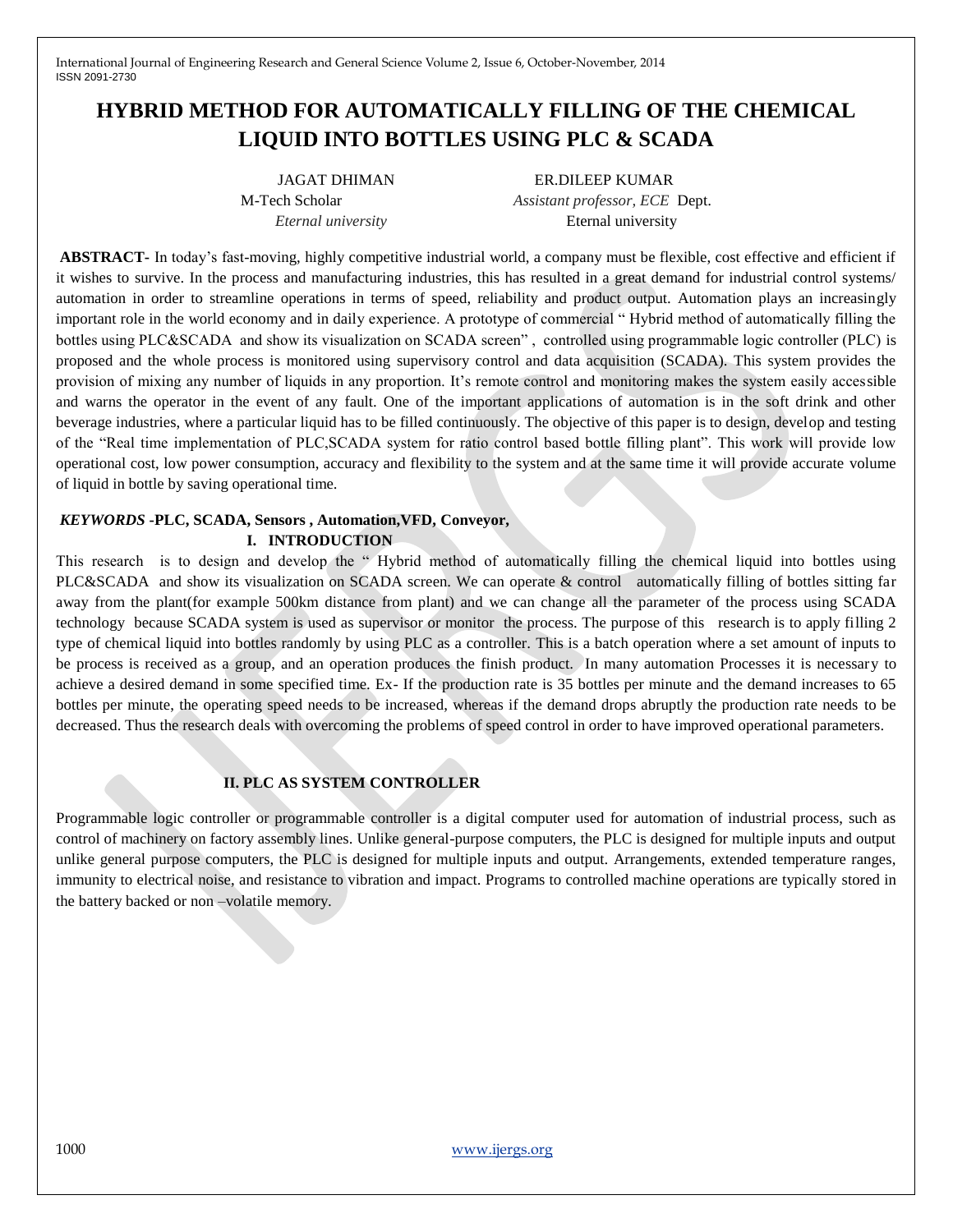

#### **Figure 1: Basic PLC Operation Process**

 Unlike a personal computer though the PLC is designed to survive in a rugged industrial atmosphere and to be very flexible in how it interfaces with inputs and outputs to the real world. a programmable logic controller is simply used in many industries such as oil refineries, manufacturing lines, conveyor systems and so on. Where ever there is a need in control devices the plc provides a flexible way to "soft wire" the components together.

## **III.Fundamental Principles of Modern SCADA Systems**

SCADA refers to the combination of telemetry and data acquisition. SCADA encompasses the collecting of the information, transferring it back to the central site, carrying out any necessary analysis and control and then displaying that information on a number of operator screens or displays. The required control actions are then conveyed back to the process. The PLC or Programmable Logic Controller is still one of the most widely used control systems in industry. As needs grew to monitor and control more devices in the plant, the PLCs were distributed and the systems became more intelligent and smaller in size. PLCs and DCS or (Distributed Control Systems) are used as

The advantages of the PLC / DCS SCADA system are:

- The computer can record and store a very large amount of data.
- The data can be displayed in any way the user requires.
- Thousands of sensors over a wide area can be connected to the system.
- The operator can incorporate real data simulations into the system.
- Many types of data can be collected from the RTUs.
- The data can be viewed from anywhere, not just on site.

#### **IV. Block Diagram**

This deals with the key components used in settling up the complete plant and thus explains the use and working of each component. The block diagram of the experimental set up is illustrated. The following configurations can be obtained.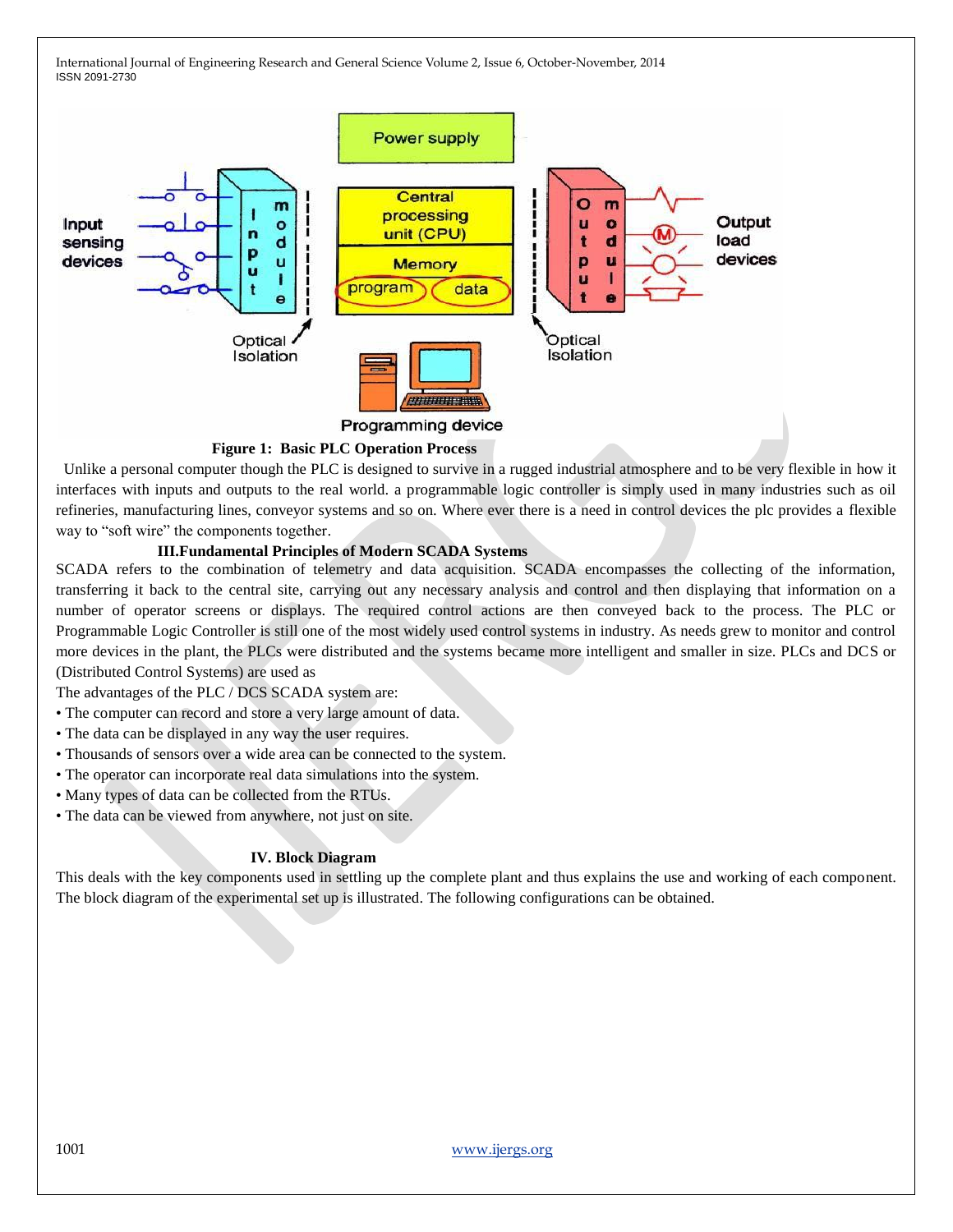

#### **Figure 2: Block Diagram**

The digital computer is used as an interface between PLC and SCADA. The PLC is a micro processor based system controller used to sense, activate and control industrial equipments and thus incorporate a number of input output/modules which allows electrical system to be interfaced. SCADA is a centralized system used to supervise a complete plant and basically consists of data accessing features and controlling processes remotely. The communication protocol used is Ethernet. The Variable Frequency Drive connected to the PLC receives AC power and converts it to an adjustable frequency adjustable voltage output for controlling the motor operation. The analog module converts analog input signals to digital output signals which can be manipulated by the processor.

The output of the VFD is given to the 3-phase induction motor which in turn with the help of a pulley mechanism is used to vary the speed of the conveyor belt. An inductive sensor is an electronic proximity sensors used to detect metallic objects without touching them. The solenoid valve is a normally closed direct acting valve used to pour the liquid in the bottle whenever it gets a signal from the proximity sensor

#### **V.PLC AND RELATED SOFTWARE'S**

The PLC used is Micro Logix 1200 as it has 10 inputs and 6 outputs and has an interface for Ethernet. The Micro Logix 1400 system offers higher I/O count, faster high-speed counter/PTO, and enhanced network capabilities The programming software used is RSLOGIX 500 and the communication software used is RS LINX 500.

Features of MicroLogix 1200:-

Ethernet port provides Web server capability, email capability and protocol support Built-in LCD with backlight lets you view controller and I/O status Built-in LCD provides simple interface for messages, bit/integer monitoring and manipulation Expands application capabilities through support for as many as seven 1762 Micro Logix Expansion I/O modules with 256 discrete I/O . As many as six embedded 100 kHz high-speed counters (only on controllers with DC inputs) Two serial ports with DF1, DH-485, Modbus RTU, DNP3 and ASCII protocol support .

#### **Proximity Sensors**

Proximity Sensors are available in two types namely;

- 1) Inductive sensors
- 2) Capacitive Sensors

Inductive Sensors are cheaper and allow detection of metal objects whereas capacitive sensors are costly and allow detection of metal, plastic and glass objects as well.

#### **VI.Variable Frequency Drive**

When an induction motor starts, it will draw very high inrush current due to the absence of the back EMF at start. This results in higher power loss in the transmission line and also in the rotor, which will eventually heat up and may fail due to insulation failure. The high inrush current may cause the voltage to dip in the supply line, which may affect the performance of other utility equipment connected on the same supply line.

Adding a variable frequency drive (VFD) to a motor-driven system can offer potential energy savings in a system in which the loads vary with time. VFDs belong to a group of equipment called adjustable speed drives or variable speed drives. (Variable speed drives can be electrical or mechanical, whereas VFDs are electrical.) The operating speed of a motor connected to a VFD is varied by changing the frequency of the motor supply voltage. This allows continuous process speed control. Motor-driven systems are often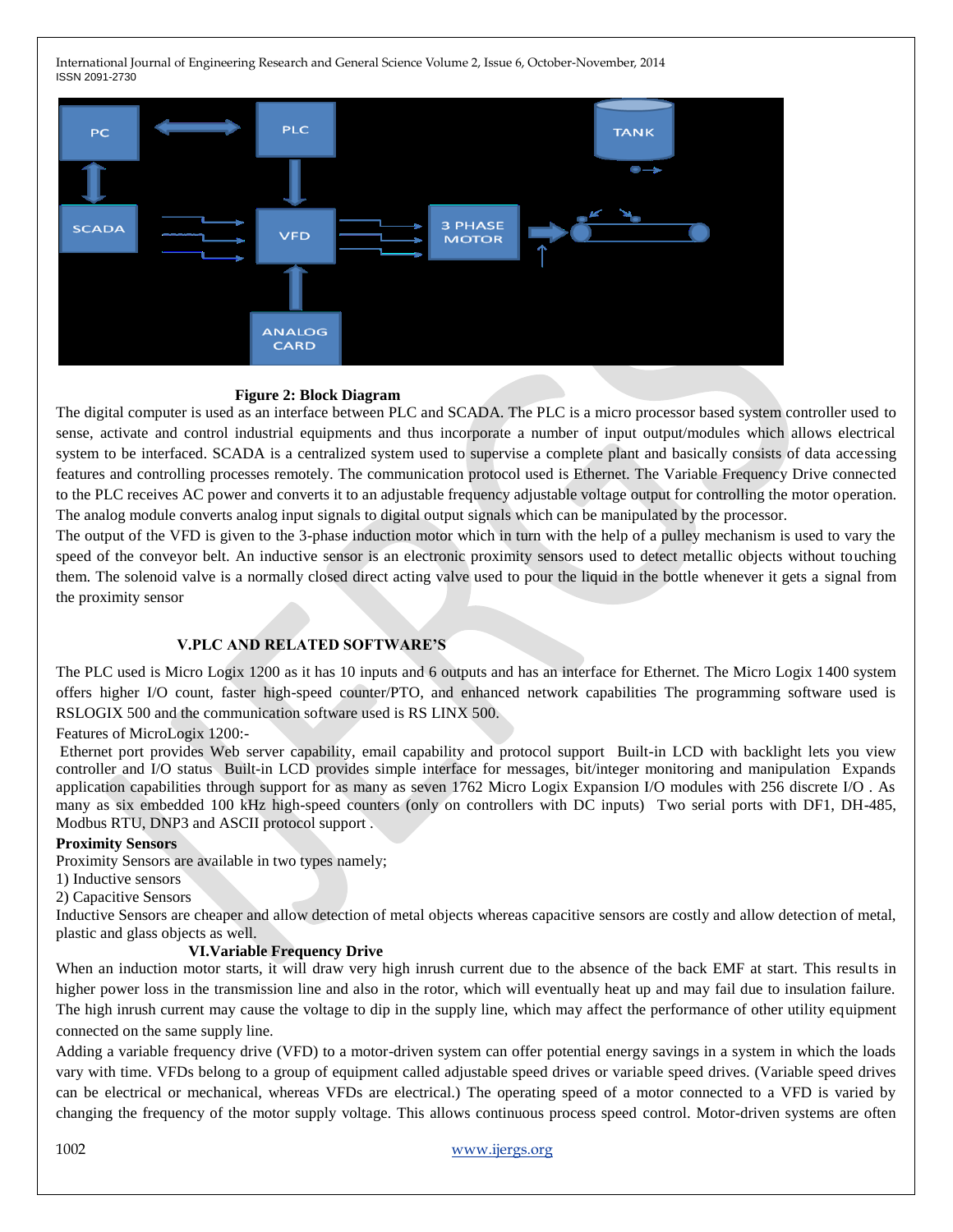designed to handle peak loads that have a safety factor. This often leads to energy inefficiency in systems that operate for extended periods at reduced load. The ability to adjust motor speed enables closer matching of motor output to load and often results in energy savings

The components of the drive system are broken into four major categories: source power, rectifier, dc bus, and inverter. Other components exits such as resolver and encoder feedback devices, tachometers, sensors, relays and help supplement the system.

First, the source power must be converted from alternating current to direct current. This conversion is accomplished by means of a rectifier; a diode is used for more intelligent rectification. The power source that was 460volts ac, 60 Hertz now converted to 650 volts dc. This AC to DC conversion is necessary before the power can be changed back to AC at a variable frequency.

The diode bridge converter that converts AC-to-DC is sometimes just referred to as a converter. The converter that converts the dc back to ac is also a converter, but to distinguish it from the diode converter, it is usually referred to as an "inverter". It has become common in the industry to refer to any DC-to-AC converter as an inverter.



**Figure 3: Block diagram of VFD ac to dc converter**

## **VII. METHODOLOGY**

This department of the plant works on distribution of any kind of chemical liquid into different tank to a main two buffer storage tank. This distribution takes place automatically using the Programmable Logic Controller (PLC).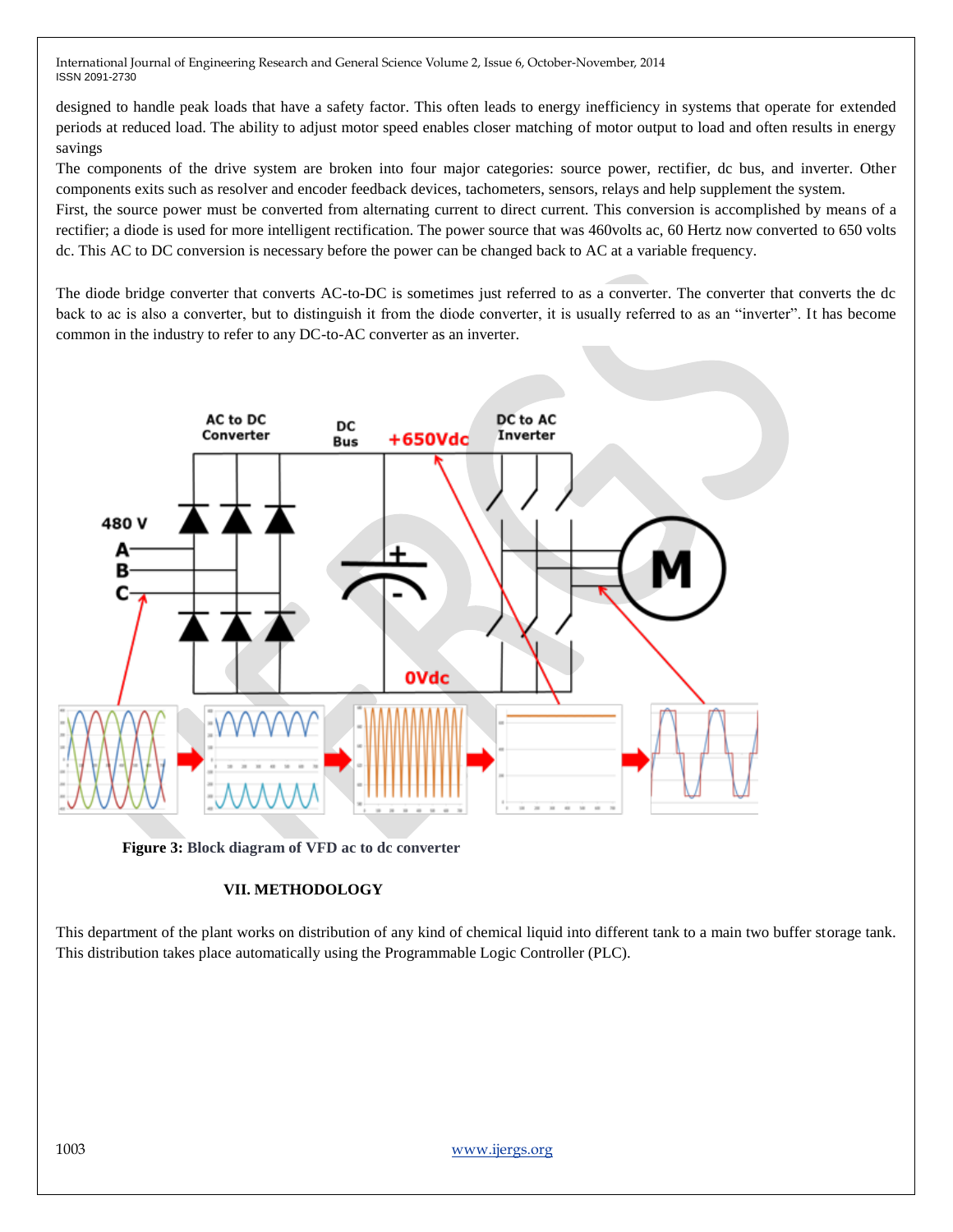

**Figure 4:Screen shot of SCADA software of manufacturing department of the chemical liquid.**

It commonly applied application of PLC where five different chemical liquids are mixed in required proportion to form a batch .Rate of the flow is already fixed. We only control the time of the flow. Level of the liquids in the tank is sensed by the level sensor switches. The ratio of five different liquids will decided as per the required mixed liquid that we needed in the bottle. There is a stirrer motor is also fitted to mix these two liquids of definite amount in the main tank.



**Figure 5:Screen shot of the SCADA software of the automatically filling of the chemical liquid into the bottles.**

Bottles are kept in position in a carton over conveyor belt; they are sensed to detect their presence. Capacitive sensors are used for sensing the bottles. Depending on the output of the sensor the corresponding valve switch on and filling operation takes place. If the particular bottle is not present then the valve in that position is switched off, thereby avoiding wastage of the liquid. The filling process is done based on timing. Depending on the preset value

of the timer the valve is switched on for that particular period of time and the filling is done.

The motor continues to run even when the bottle moves away from the first sensors range, i.e. the output of the motor is latched as explained in the ladder logic section of PLC. When sensor 2 senses the bottle, it also gives a high output to the PLC. The PLC instructs the inverter to stop the motor. The high output bit of sensor 2 is also given to the timer for the solenoid valve. The timer used is TON. It counts for a predefined value of time (18 sec). It gives two outputs, Enable output and done output. The Enable output remains high while the timer is counting and the output goes high after the timer has finished counting. The Enable output of TON is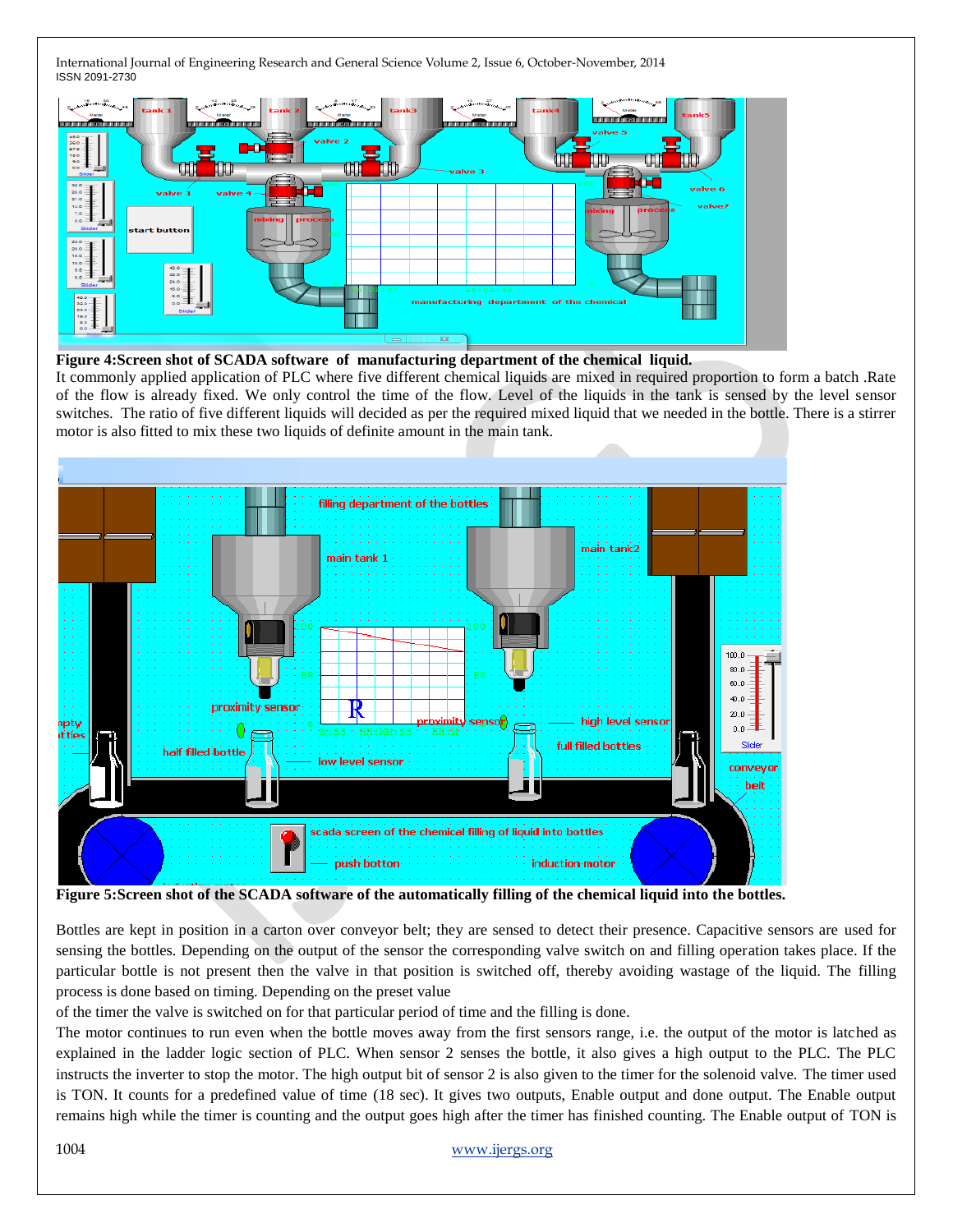given to the solenoid valve, and so the solenoid valve is open for the predefined value of time (18 sec). The Done output bit is used to turn ON the motor again in the running . And this all the process are repeat again and half the bottles fill again to in front of the second chemical tank and the bottles full filled and the done output bit is used to turn on the induction motor again. All this are described in this ladder programming of the PLC.



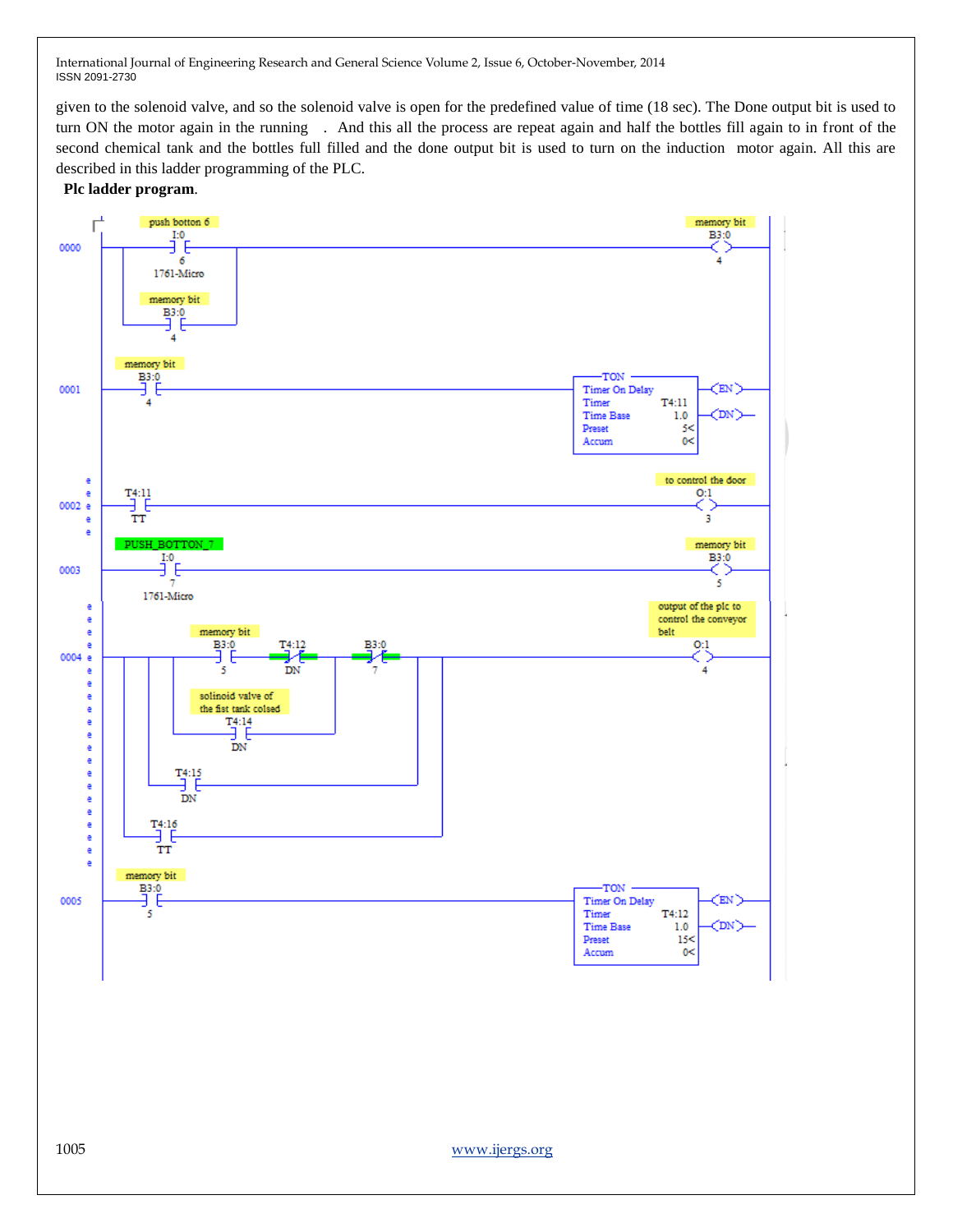

# **Figure 6 :This is the plc ladder program for filling of the chemical liquid into the bottles . CONCLUSION**

This paper presents a automated liquid filling to bottles of using PLC and SCADA. A total control is made in a filling is achieved. The present system will provides a great deal of applications in the field of automation, especially in mass production industries where there are large number of components to be processed and handled in a short period of time and there's need for increased production. The programming to this system developed is flexible, quickly and easily. This will increase the total production output; this increase in production can yield significant financial benefits and savings. This concept can be used in beverage and food industries, milk industries, medicine industries, mineral water, chemical product industries and

manufacturing industries. The present work is motivated to develop an online scheme to monitor and control a hybrid method of automatically filling of the chemical liquid into the bottles using PLC and SCADA.

## **REFERENCES:**

[1]Sager P. Jain, Dr.Sanjay l.Haridas ,"energy efficient atomized bottling plant using plc and SCADA with speed variable conveyor assembly" (IOSR journal of electronic and communication engineerin e-issn:2278-2834,p- issn8735.

[2 ] Mrs.Jignesha Air design and development of plc and SCADA based control panel for continuous monitoring of 3-phase induction

[3] K.Gowri Shankar "control of boiler operation using PLC-SCADA" international multiconference of engineers and computers scientists 2008 volume2 imecs2008,19-21 march ,2008,hong Kong.

[4]Shaukat. N, PLC based automatic liquid filling process, multitopic conference2002,ieee publication.

[5] T.kalasiselvi and R.praveena"PLC based automatic bottle filling and capping system with user defined volume selection"(international journal of emerging technology and advanced engineering) Volume 2, Issue 8, August 2012)

[6]Arvind N. Nakiya, Mahesh A .Makwana"an overview of a continuous monitoring and control system for 3-phase induction motor based on programming logic controller and SCADA technology".(IJEET volume 4,issuse 4,july –august(2013).